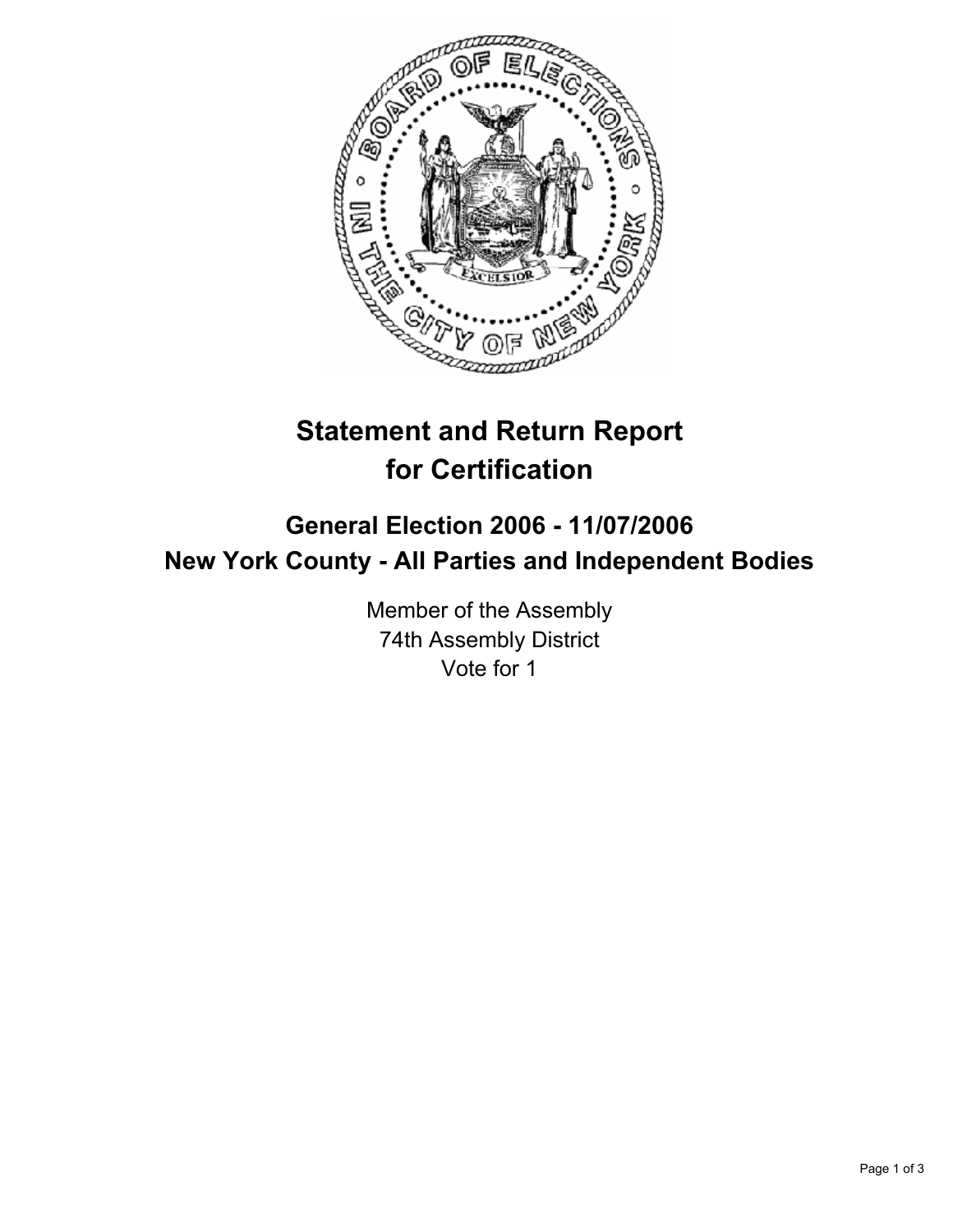

### **Assembly District 74**

| PUBLIC COUNTER                       | 31,650 |
|--------------------------------------|--------|
| <b>EMERGENCY</b>                     | 102    |
| ABSENTEE/MILITARY                    | 777    |
| <b>AFFIDAVIT</b>                     | 943    |
| <b>Total Ballots</b>                 | 33,867 |
| FRANK J SCALA (REPUBLICAN)           | 3,576  |
| BRIAN P KAVANAGH (DEMOCRATIC)        | 21,875 |
| SYLVIA M FRIEDMAN (WORKING FAMILIES) | 3,855  |
| DELA VEGA (WRITE-IN)                 |        |
| <b>KRISTEN EILER (WRITE-IN)</b>      |        |
| MALACHY MCCOURT (WRITE-IN)           |        |
| NONE (WRITE-IN)                      |        |
| <b>Total Votes</b>                   | 29,310 |
| Unrecorded                           | 4,557  |